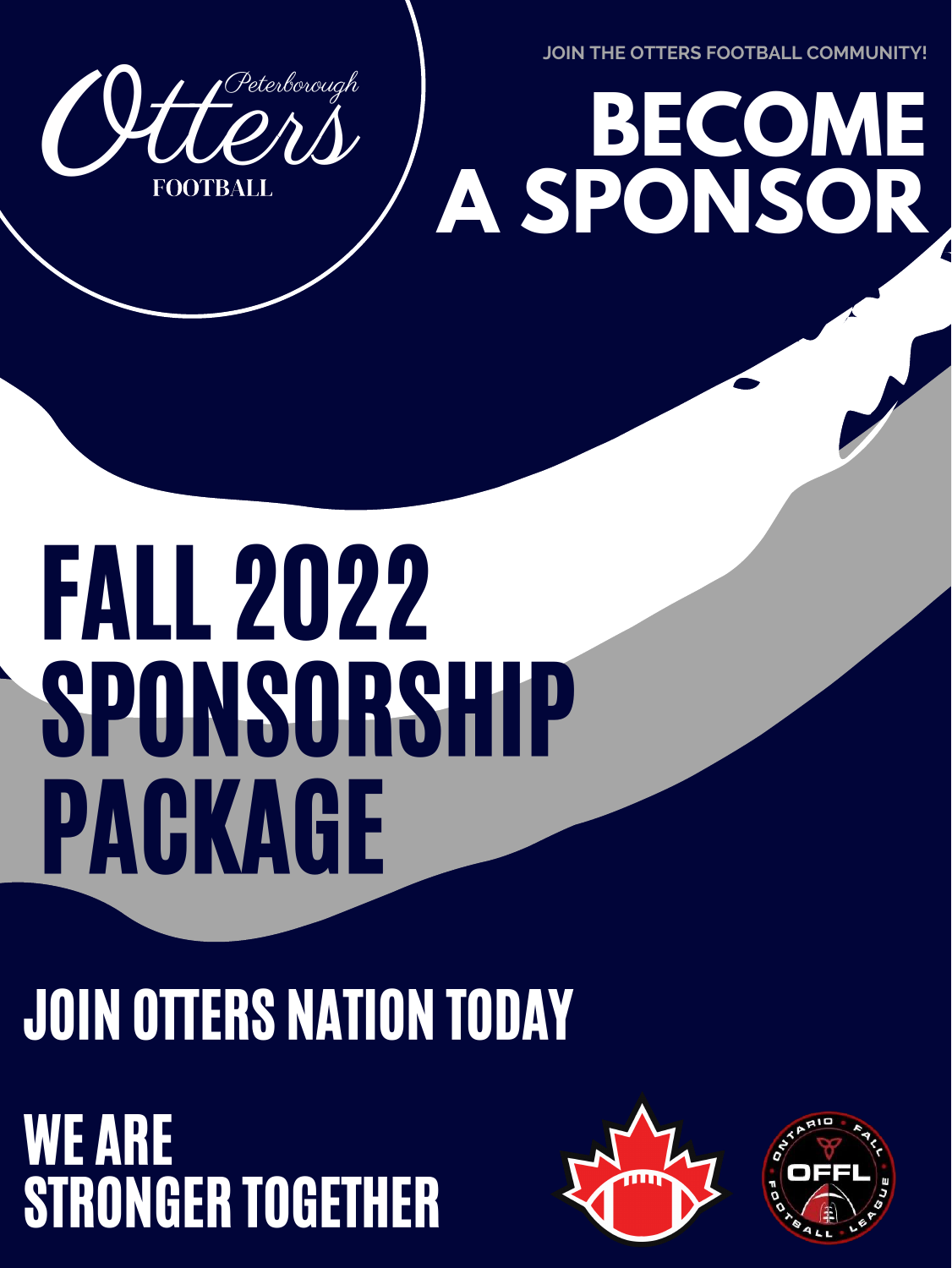### SPONSORSHIP OPPORTUNITIES



### GAMEDAY SPONSOR: \$750 (10 AVAILABLE)

Your business will have a Sideline A-Frame board of your logo and information, as well as recognition of your contribution on our website. Game Day and Social media mentions are made weekly at the event and monthly online! GameDay Sponsors help with Officiating Costs, Home Field Rentals, GameDay supplies like sideline markers and sticks, and Trainer supplies.

#### JERSEY SPONSOR: \$1000 (4 AVAILABLE)

Your business will be the feature logo on one of the following teams: U10, U12, U14, or U18 Women's. Your business will be on all the players jerseys on the front and lower back. Your sponsorship pays for the jerseys for the players, including our Special Edition Pink Jerseys that will be used to help raise funds with 100% of proceeds being donated to PRHC Cancer Research.

#### PLAYER OFTHE WEEK: \$350 (1 AVAILABLE)

Throughout the Season, at each level: U10, U12, U14, U18 Women's, and U18 Men's, we will recognize on a weekly basis one outstanding athlete and their performance. Your business will feature these athletes weekly, along with weekly posts with your business logo.

### COMMUNITY PLAYER OFTHE WEEK: \$350 (1 AVAILABLE)

Otters Football has it's varsity Men and Women involve greatly in our Minor programming. Your business can contribute in this initiative by helping us recognize the Varsity athlete that volunteers a great deal of time back into the community in helping our grassroots Minor Football programs. Each week, we will identify one Varsity athlete, with a feature of your business introducing the weekly recipient.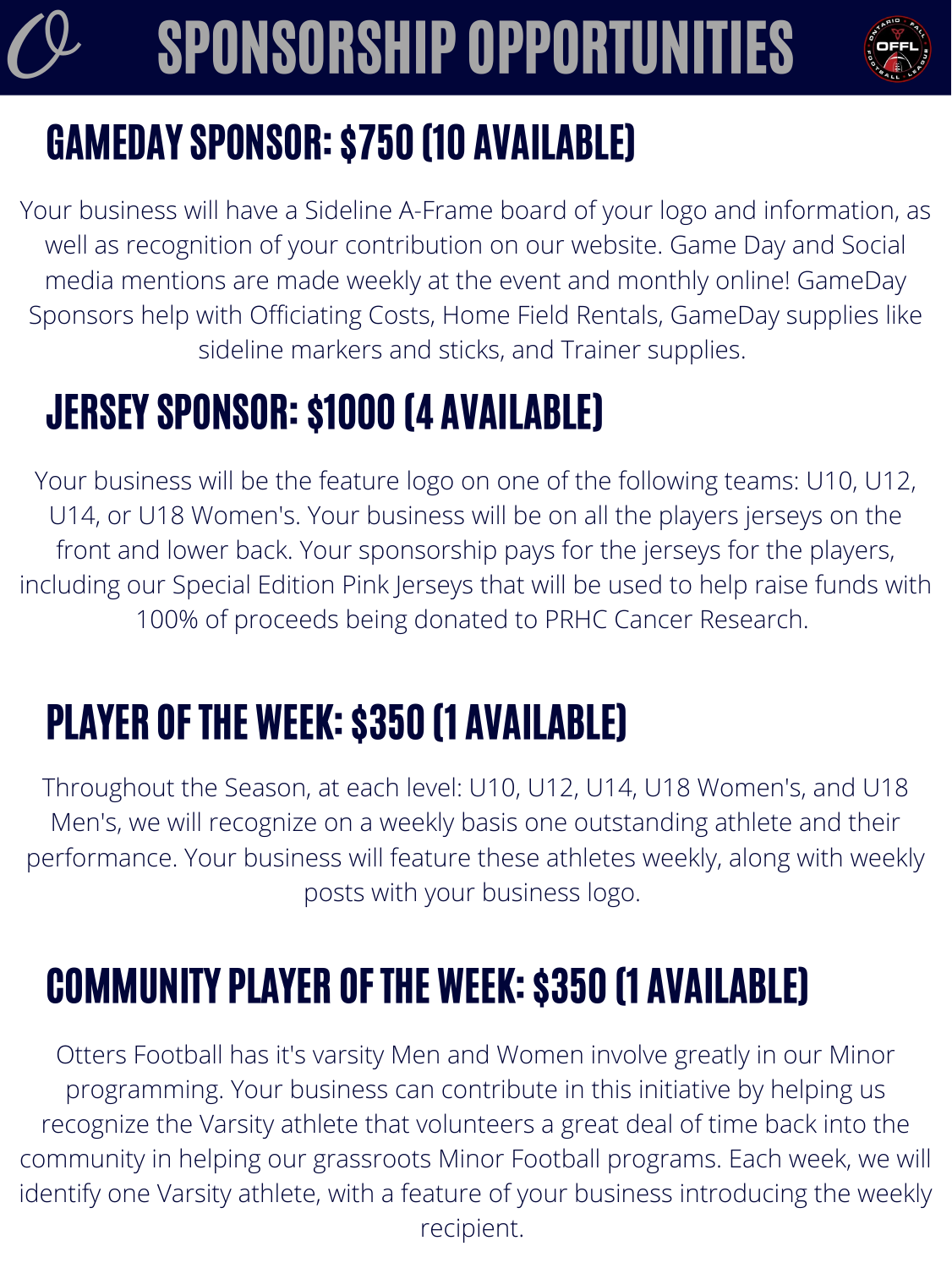### T-SHIRT SPONSOR: \$1500 (3 AVAILABLE)

### o SPONSORSHIP OPPORTUNITIES



Minor Football, Women's Football, and Men's Academy Football are looking for businesses to contribute to their Fall Player Gear. Minor Football players receive a T-Shirt with their registration, Women's Football receive Track Pants and a T-Shirt, and Men's Football receive Shorts and a T-Shirt. Your Businesses logo will be on all listed player attire for the age group of your choosing.

### HUDL SPONSOR: \$1200 (1 AVAILABLE)

Your business would contribute to the Men's Football video package, in assisting in our Practice and Game Film production. HUDL is a Video software that many Ontario Varsity and High Schools use as a tool for both player development and team preparation, as well as offering players the chance to make their own Highlight tapes.

#### COMMUNITY SCHOLARSHIP FUNDS (\$500-\$1500)

The Kawartha Region is home to many USports Football Players, but a large portion of those players go off to University with Zero Entrance Scholarship Support, increasing their already challenging journey of wanting to become a successful Student-Athlete at the Post-Secondary Level. Our Otters Community Scholarship Fund is offered to exceptional athletes that have been offered spots and committed to USports programs, but weren't offered an Athletic Scholarship. This is a great way to show our graduating Otters players that our Community will continue to support them and their football journies through their Post-Secondary careers. Players to be eligible for this Fund must have proof of Football Program Offer, as well as be graduating High School as an Honour Roll Student.